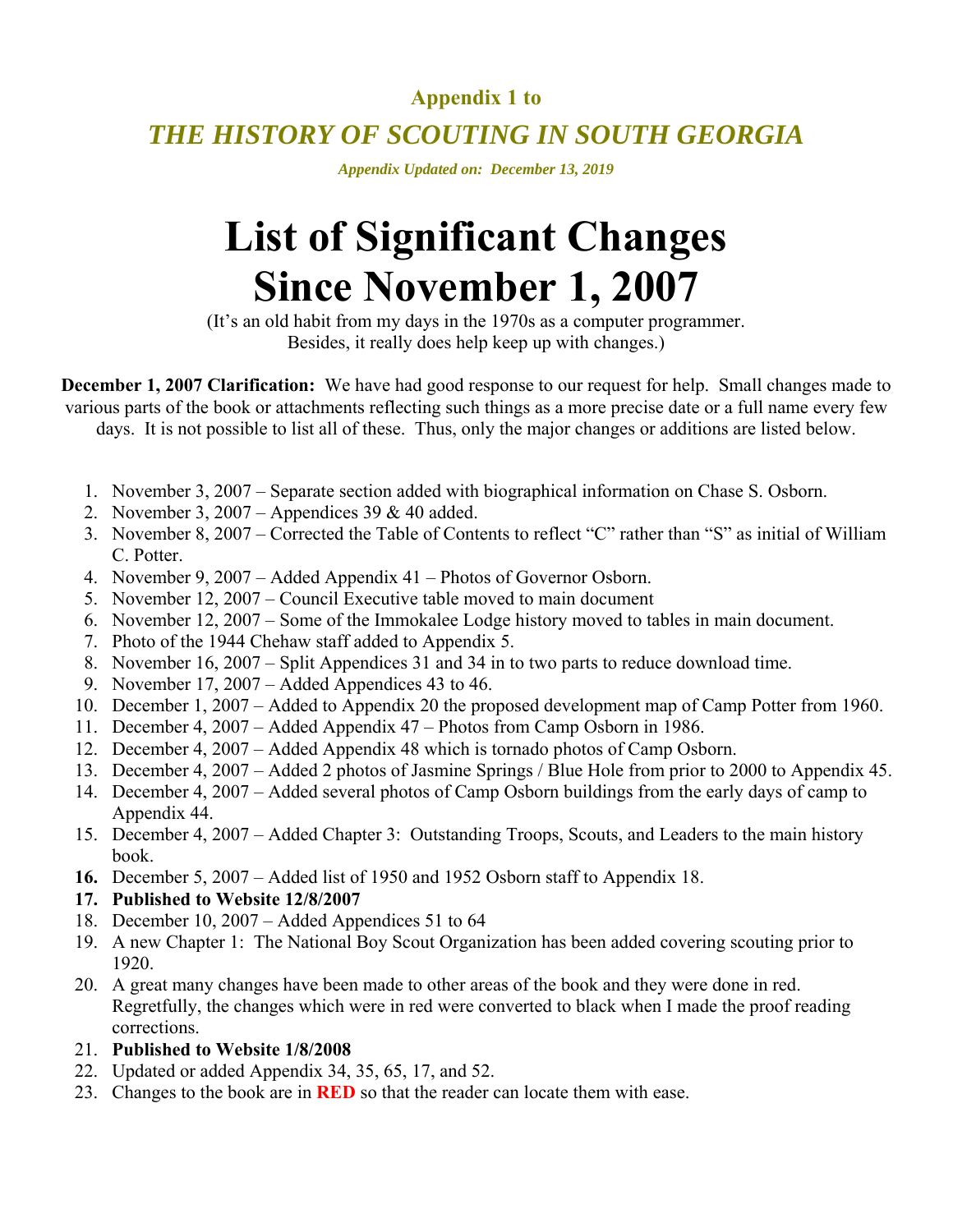# 24. **Published to Website 2/1/2008**

- 25. New text is in **BLUE**
- 26. A large amount of history was added to Aumuckalee Council about its formation.
- 27. A section was added about Camp Shehaw (a/ka Camp Little Chehaw)
- 28. Parts of Chapter 3 were moved to Chapter two as they dealt with council and troop formation rather than things that scouts or troops did.
- 29. Appendices updated are 52, 66, 67 & 68.
- 30. **Published to Website 3.24.2008.**
- 31. Added deeds from sale of Camp Potter to Appendix 39.
- 32. A scan of the statute awarded to Art Ivrin for being the Marksmanship Instructor at Camp Osborn from 1953 to 1955 has been added to the end of Appendix 30.
- 33. More staff photos have been added to Appendix 5.
- 34. Wood Badge 883 CSP added to Appendix 26.
- 35. Added 2004 Akela Cub patch to Appendix 33.
- 36. Eagle Class photos added to Appendix 53.
- *37.* Added Appendix 72 with a photo of Ralph Williams and full list of the cast of *The Scout at Camp.*
- *38.* Appendices 75, 76 and 77 were added the photos from 1923 and 1924 Nochaway Council.
- *39.* Appendix 78 was added with the 1973 BSA development map of Camp Osborn.
- 40. Schedule and List of Awards Earned at the First Annual Camp Shehaw in 1931 has been added to Appendix 67.
- 41. **Published to Website 5.27.2008**
- 42. 1942 Camp Shehaw patch added to Appendix 84.
- 43. Missing pages added to The Hiking Guide to Camp Osborn (Appendix 69).
- 44. Appendix 5 has been updated with new photos.
- 45. Appendix 83 which is the 1963 Parents Day Program from Camp Osborn.
- 46. A significant restructuring of the Chapter 2 was done as well as adding additional information.
- 47. Deed Presentation for Camp Osborn added to Appendix 6.
- 48. New photo added from 1940 Camp Chehaw in Appendix 74.
- 49. Appendices 6, 74, 84, 5, 67, 52, 82, 31, 26, 77, 81, 50, 75, and 83 were updated.
- 50. **Published to Website 7.06.2008.**
- 51. Appendix Updated or Added: 1, 5, 6, 6. 30, 31, 45, 50, 52, 53, 56b, 67, 73, 74, 82, 84.

# **52. Published to Website**

- **53.** Appendix 70 Okefenokee has lots of new photos of Billy's Island.
- **54.** Text changes in BLUE.
- 55. Appendix Updated or Added: 32, 40, 45, 56c, 70, 73, 80, 85.

# **56. Published to Website September 29, 2008**

- 57. Appendix 56c Added photos of 1947 cabins (photos circa 1950s) and other photos.
- 58. Appendix 48 Added 20+ new photos of the 1998 tornado damage to Camp Osborn.
- 59. Appendix 86 Maps from 1943 forward showing the changes to Camp Osborn.
- 60. Appendix 30 Added Camp Osborn patches.
- 61. Appendix 70 Additional photo added.
- 62. Appendix 52 Technical correction to caption.
- 63. Appendix 52 Added photo of Searcy Brothers.

# **64. Published to Website November 22 2008**

- 65. Appendix 67 Photos of Camp Shehaw added.
- 66. Appendix 79 Photos added.
- 67. Appendix 56d Added.
- 68. Appendix 87 Added.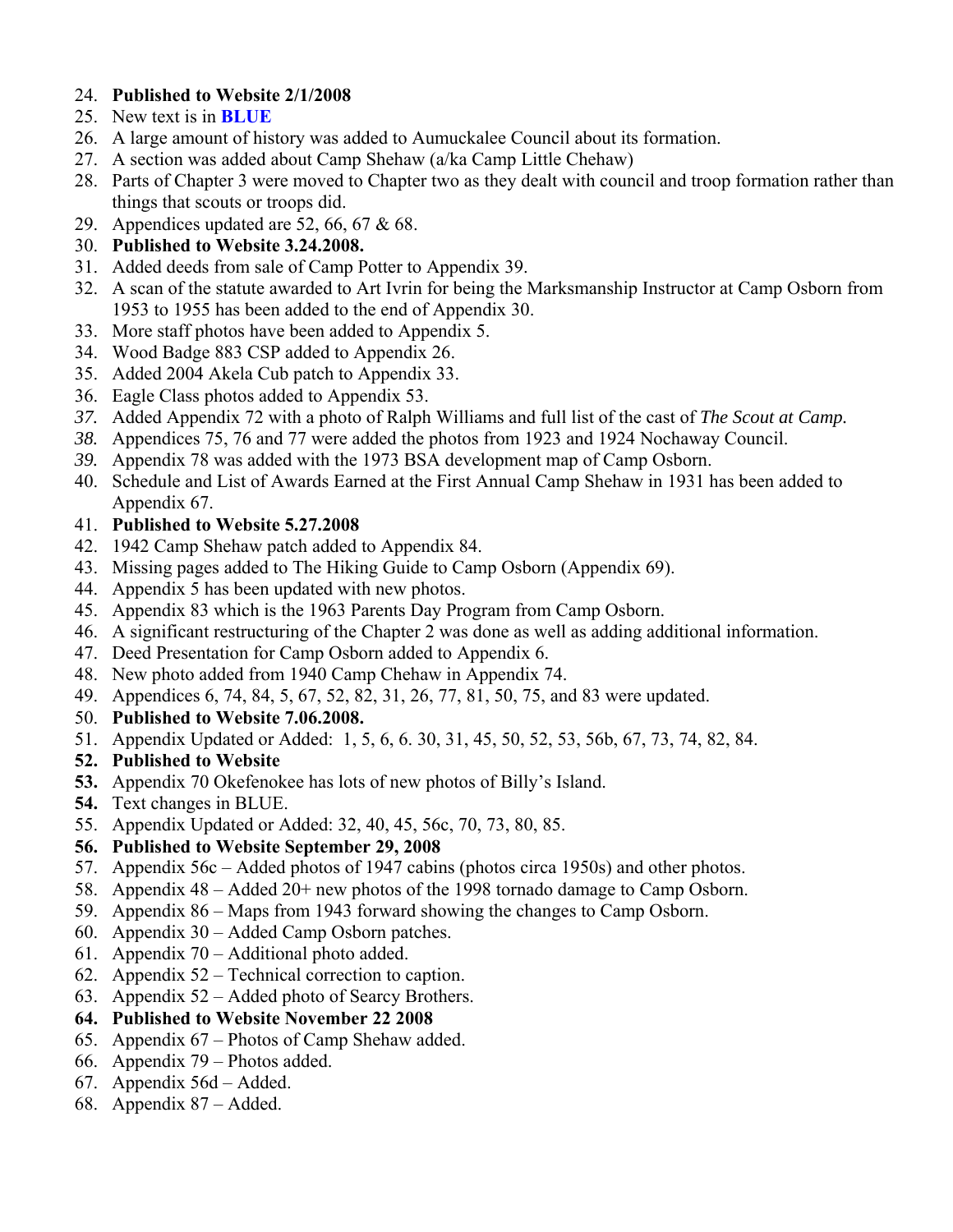- 69. Appendix 56e Added.
- 70. Appendix 88 Added.
- 71. Appendix 56e Photos added.
- **72. Published to Website December 29, 2008.**
- 73. Appendix 89 Add with photos of early Chehaw Banquets.
- 74. Appendix 53 The First Chehaw Eagle Class Photo from 1952 added.
- 75. Appendix 52 Photo(s) added at end.
- 76. Appendix 90 Added with photos of Chehaw Awards Banquets
- 77. Appendix 65 Added photo of the earliest known Wood Badge course at Osborn SR 83 in 1975.
- 78. Appendix 56f Added with Osborn photo.
- 79. Appendix 56g Added with 1961 Osborn photos of south lean-to area.
- 80. Appendix 56h Added with 1963 Osborn staff photo.
- 81. Appendix 52 Lake Junaluska photo has more people identified.
- 82. **Published to Website February 8, 2009.**
- 83. Appendix 83 Camp Osborn post card added.
- 84. Appendix 50 !950 and 1960 Jambo contingent photos added.
- 85. Appendix 5 Additional Staff Photos
- 86. Appendix 65 Added totem pole photo of first Wood Badge at Camp Osborn
- 87. Appendix 52b Re-enhanced all photos.
- 88. Appendix 91 Added.
- 89. Appendix 86 Technical correction to map 1.
- 90. Appendix 73 Ads added.
- 91. Appendix 30 Added Camp Osborn rockers.
- 92. Appendix 17 Updated with Wood Badge information and Appendix 65 merged into it.
- 93. Appendix 90 1958 Silver Beaver photo added.
- 94. Appendix 52 1913 Cordele photo added.
- 95. **Published to Website March 18, 2009.**
- 96. Completed and corrected list of Silver Beavers inserted into book.
- 97. Appendix 65 Eagle Pavilion added.
- 98. Appendix 32 Updated Chehaw patches.
- 99. Appendix 56c Caption to 1956 photo updated.
- 100. Appendix 91 Updated with Silver Beaver photos
- 101. Appendix  $27 SW GA 50<sup>th</sup>$  Patch and Mug added
- 102. Appendix 29 Added Okefenokee Patch with thick letters
- 103. Appendix 50 Added High Adventure Photos
- 104. Appendix 53 Eagle Class Info Updated
- 105. Appendix 36 Added 2003 Belt Buckle
- 106. Appendices 92 and 93 added
- 107. **Published to Website May 9, 2009.**
- 108. Appendix 35 2009 Activity Patches
- 109. Appendix 92 Spelling Corrections
- 110. Appendix 32 New Patch
- 111. Appendix 75 Added Schedule of 1924 SM Training
- 112. Appendix 94 Added
- 113. Appendix 30 and 31 Added Mugs
- 114. Appendix 95 Frank Staley, Jr. Items
- 115. Appendix 26 New Chehaw CSPs Added
- 116. Appendix 96 Camp Nochaway Emblem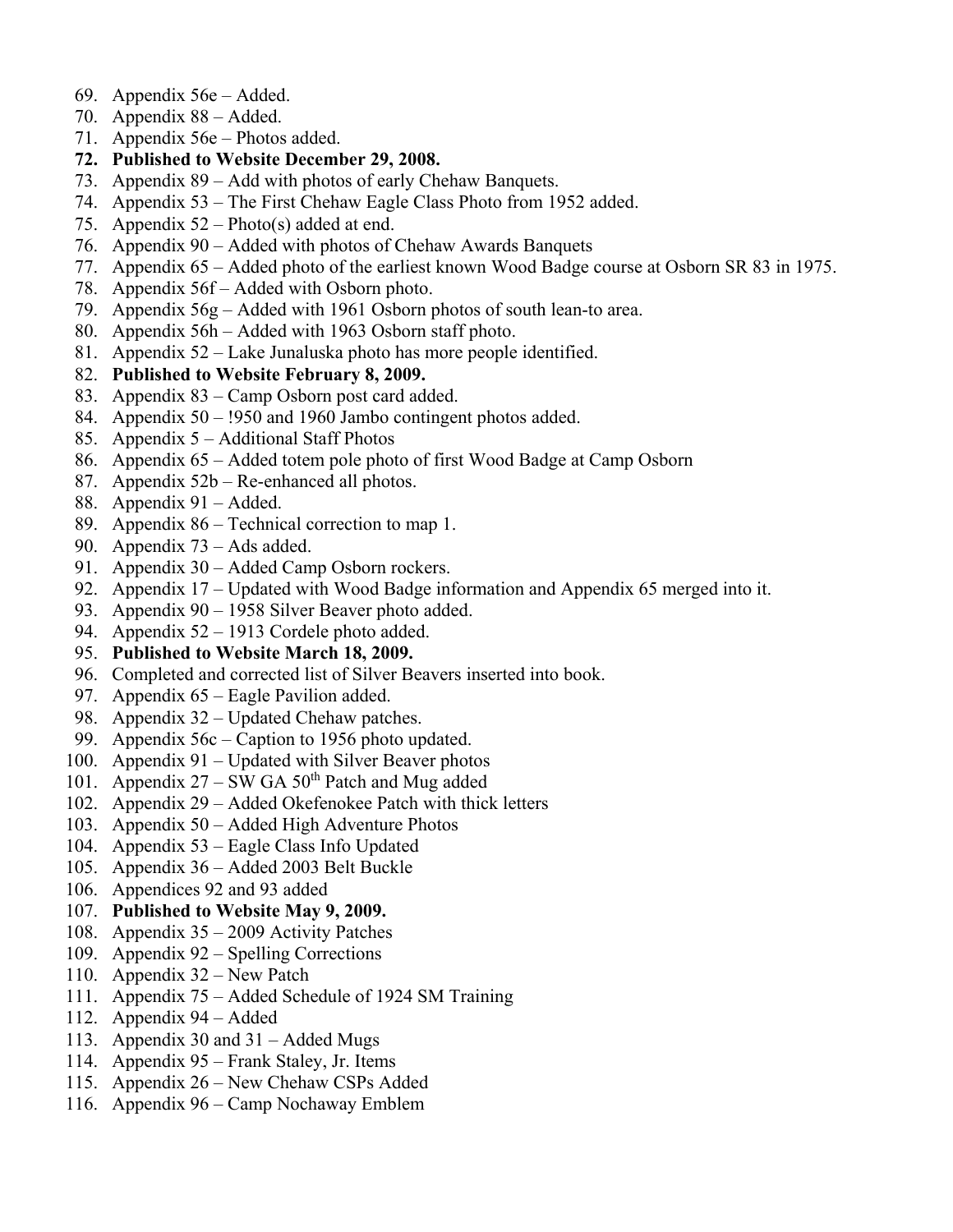- 117. Appendix 97 2009 Osborn Summer Camp Photos
- 118. Appendix 103 Added December Drumbeats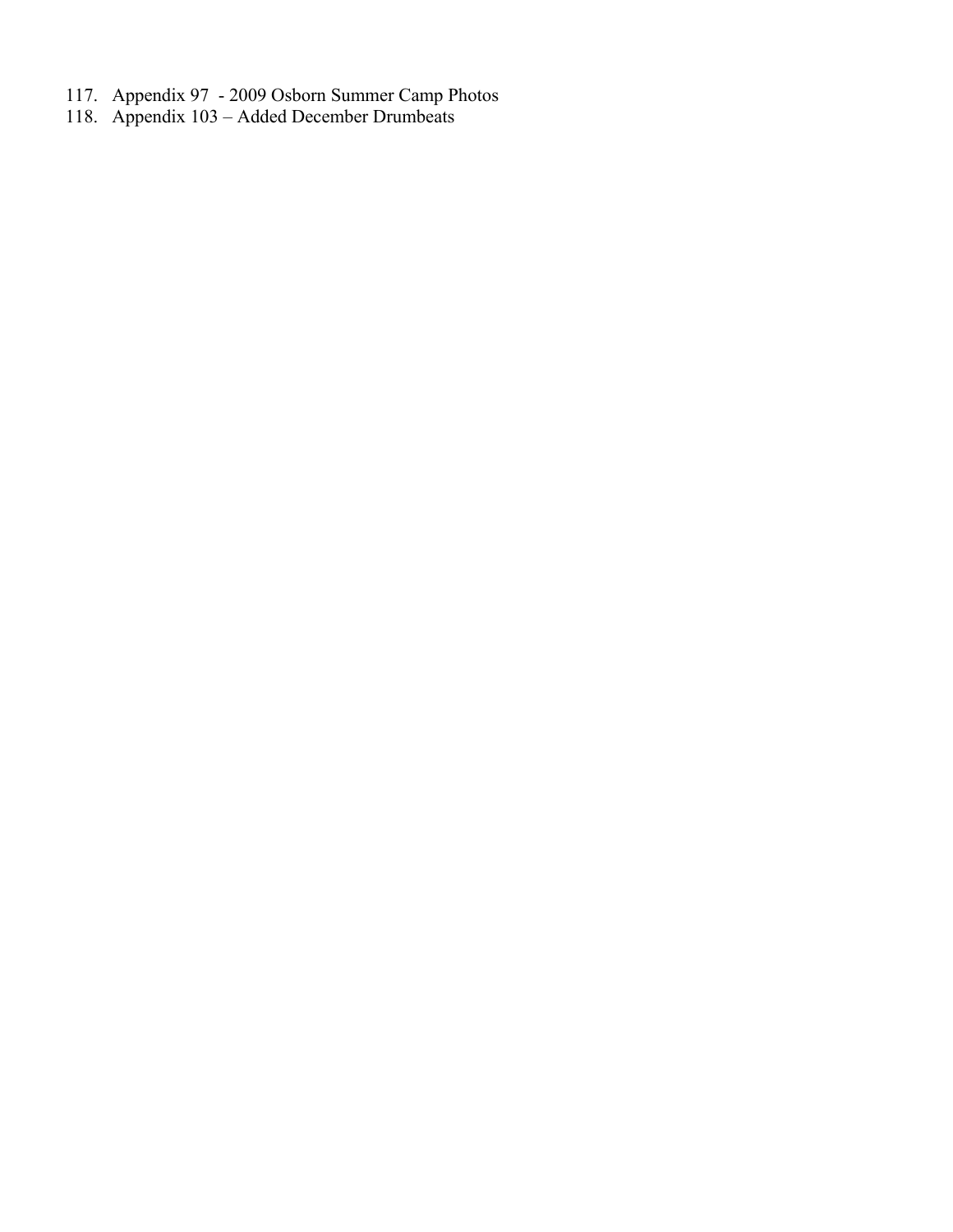#### 119. **Published to Website June 30, 2009**

- 120. Appendix 18 1952 and 2009 Staff photos added
- 121. Appendix 73 Added First Silver Buffalo ad
- 122. Appendix 50 1950 Jambo Cordele Troop photo Added
- 123. Appendix 30 2009 Camp Osborn patches added
- 124. Appendix 26 CSP Numbers corrected
- 125. Appendix 86 1998 Map added
- 126. Appendix 98 Added
- 127. Appendix 17 Table Updated
- 128. Appendix 33 New Patches added
- 129. Appendix 31 First God and Country Award photo
- 130. Appendix 26 New CSP for Centennial added
- 131. Appendix 34 Added new flaps to Immokalee Appendix
- 132. Appendix 32 Patches added
- 133. Appendix 05 1943 Regional Six Scout Executive Photo
- 134. Appendix 99 Added
- 135. **Published to Website January 17, 2010**
- 136. Appendix 70 Patches added
- 137. Appendix 29 Added Bicentennial error patch
- 138. Appendix 31 Added patches
- 139. Appendix 33 Added patches
- 140. Appendix 53 2009 Eagle Class added.
- 141. Appendix 91 2010 Silver Beavers added.
- 142. Appendix 32 Eagle Coin and Patches added
- 143. Appendix 26 2010 FOS CSP added
- 144. Appendix 52 Added photo of Wells Mill
- 145. Appendix 70 Added photos of Headquarters and Boat Launching
- 146. Appendix 92 A, B, & C Added.
- 147. Appendix 18 2010 Staff added
- 148. Appendix 100 Added
- 149. **Published to Website July 1, 2010**
- 150. Appendix 30 A and B updated with 2010 Camp Osborn summer camp items
- 151. Appendix 32 2010 Andersonville Patch added
- 152. Appendix 70 NE Georgia Okefenokee Patch
- 153. Appendix 50 Jambo 2010 photos added. Broken into three files.
- 154. Appendix 26 Jambo 2010 JSP added.
- 155. Appendix 34 Jambo 2010 Flap added.
- 156. Appendix 33 Added recently found SW GA Council patches
- 157. Appendix 30A Description updates
- 158. Appendix 31 Description updates
- 159. **Published to Website September 11, 2010**
- 160. Appendix 100 Added photos of pipe installation on ridge
- 161. Appendix 8, 18, 27 Error correction
- 162. Appendix 31 Added items
- 163. Appendix 70 Added Okefenokee Patches from other Councils
- 164. Appendix 33 Added SW Georgia Council activity patches
- 165. Appendix 42 & 42 Immokalee members updated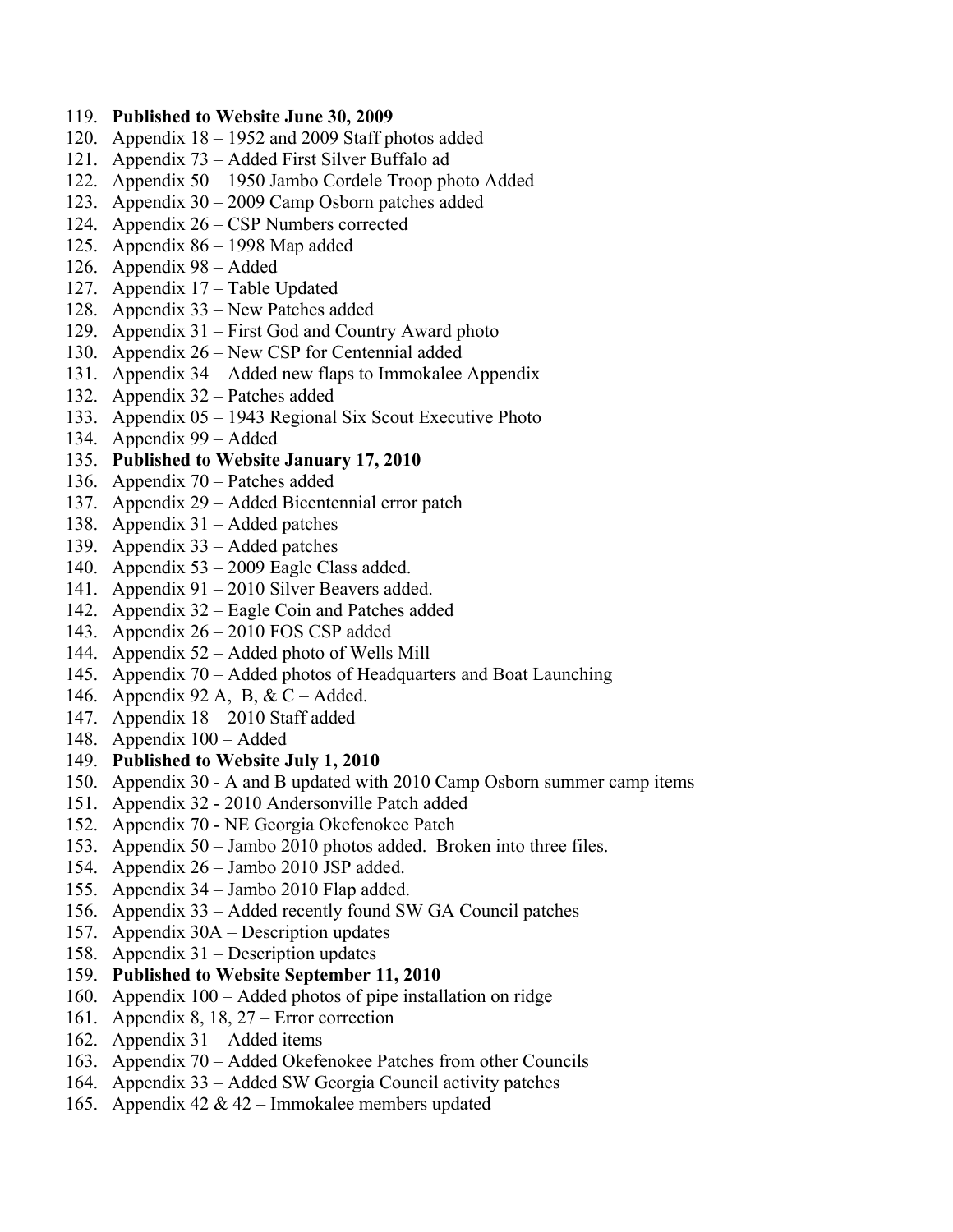- 166. Appendix 92B Added list of Scouts who earned Chehaw Centennial merit badge or knot.
- 167. Appendix 34 Patches added.
- 168. Appendix 27 1997 Hat Pin added.
- 169. Appendix 53 2010 Eagle Class photo added.
- 170. Appendix 101, 102, 103 1964, 1965 & 1966 *Chehaw Drumbeats*
- 171. Appendix 104 1966 Boys Life Article
- 172. Appendix 105 Added.
- 173. Appendix 56b Flagpole and Tap-out Photos Added.
- 174. Appendix 106 Added.
- 175. Appendix 56(b) Photos added at end.
- 176. Appendix 30 2011 Camp Osborn patches added.
- 177. Appendices 107, 108, and 109 Added with Drum Beats from 1967, 1968, and 1969
- 178. Appendix 5 Updated captions.
- 179. Appendix 70 Added newspaper article and updated captions
- 180. Appendix 5 Added photo of David Foil
- 181. Appendix 73 Article added to the end
- 182. Appendix 32 Patches added
- 183. Appendices Updated 2/26/2012
- 184. Appendix 105 Cities added
- 185. Appendix 110 Added

#### **186. Appendices Updated 2/1/2012**

- 187. Appendix 32 Patches Added
- 188. Appendix 5 Mercer Sherman's Eagle Medal Added and Appendices Split into 2 documents
- 189. Appendix 30 Added 1999 Staff Patch and other Misc Patches
- 190. Appendix 30, 31, 32 and 33 Added Activity Patches
- 191. Appendix 33B Moved Zero Degree Camper Patches to Separate Appendix
- 192. Appendix 91 New Silver Beavers Added
- 193. Appendix 53 New Eagle Class Added
- 194. Appendix 108 Added Drumbeats from 1/1/1968 and 2/11/1968
- 195. **Book and Appendices Published to Website March 16, 2012**
- 196. Appendix 34 Patches added
- 197. Appendix 35 Patches added
- 198. Appendix 27 Pin and FOS for 2011 and 2012 added
- 199. Appendix 32 2012 NYLT items added \*\*\*\* Updated to here but no email \*\*\*\*
- 200. Appendix 26 Patch added
- 201. Appendix 25 Patches added
- 202. Appendix 5, 5b Photos added
- 203. Appendix 111 Added
- 204. **Book and Appendices Published to Website June 30, 2012**
- 205. Appendix 30 2012 Camp Osborn summer camp patches added
- 206. Appendix 32 2012 Chehaw activity patches added
- 207. Appendix 35 2012 Activity patches added
- 208. Appendix 111 More Osborn summer camp photos added
- 209. Appendix 18 2012 Osborn staff photo added
- 210. Appendix 92B 2012 Centennial Merit Badge names added
- 211. Appendix 8 2012 Paddle added
- 212. Appendix 5 Past Presidents photos added
- 213. Appendix 112 Added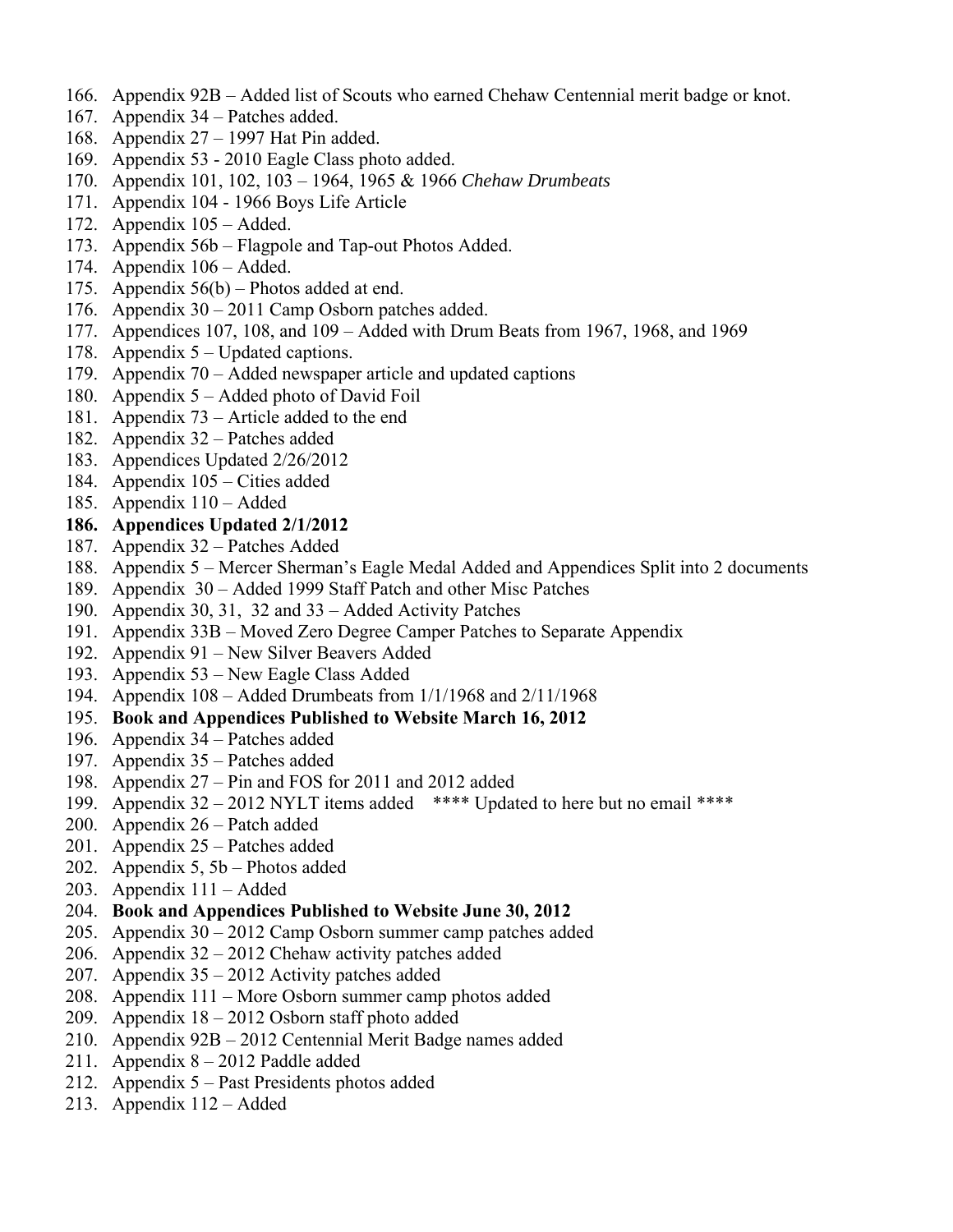- 214. Appendix 5B Added
- 215. Appendix 26 FOSs added
- 216. Appendix 29 District and Rocker patches added
- 217. Appendix 30A Rockers and Patches added
- 218. Appendix 33 Patches added
- 219. Appendix 5 CEs added SGaC
- 220. **Appendices Published to Website February, 2012**
- 221. Appendix 33
- 222. Appendix 5 (Presidents)
- **223. Converted to SGaCBook.Com May 1, 2013**
- 224. Appendix 33 Added patches
- 225. Appendix 117 Added
- 226. Appendix 34 Patches added
- 227. Appendix 114 Added CSP
- **228. Appendices Published on June 21, 2013**
- 229. Appendix 114 Added JSP
- 230. Appendix 56i Added
- 231. Appendix 30b Staff neckerchief added
- 232. Appendix 118 Added
- 233. Appendix 32 Patches added
- 234. Appendix 73 Ads added
- 235. Appendix 5 (Past Presidents) Added additions photos
- 236. Appendix 113 Patches added
- 237. Appendix 5 (Presidents) Photos added
- 238. Appendix 31 Patches added
- 239. Appendix 5 Professionals and Others Added photo of Odom
- 240. Appendix 116 2013 Silver Beavers Added
- 241. Appendix 115 2013 Eagle Class Added
- 242. Appendix 52 Added Turner AFB photo
- 243. Appendix 117 Photos of new service centers signs
- **244. BOOK AND APPENDICES UPDATED MARCH 9, 2014**
- 245. Appendix 5 (Other Professionals) Photos added
- 246. Appendix 31 Patches added
- 247. Appendix 33 Patches added
- 248. Appendix 30B Belt Buckle added.
- 249. Appendix 37 Added photos of Camp Potter
- 250. Appendix 91 Added photos of Silver Beavers
- 251. Appendix 56J Added Brown Sea Photos
- 252. Appendix 6 Photo Added
- 253. Appendix 5 CEs Photo Added
- 254. Appendix 113 Patches Added
- 255. Appendix 118 Photo Added
- 256. Appendix 56k Added
- 257. Appendix 50 Photo added
- 258. Appendix 52 Names added to photos
- 259. Appendix 50A Chehaw Jambo and High Adventure Crews
- 260. **BOOK AND APPENDICES UPDATED AUGUST 23, 2014**
- 261. Appendix 113 SGaC Patches Patches added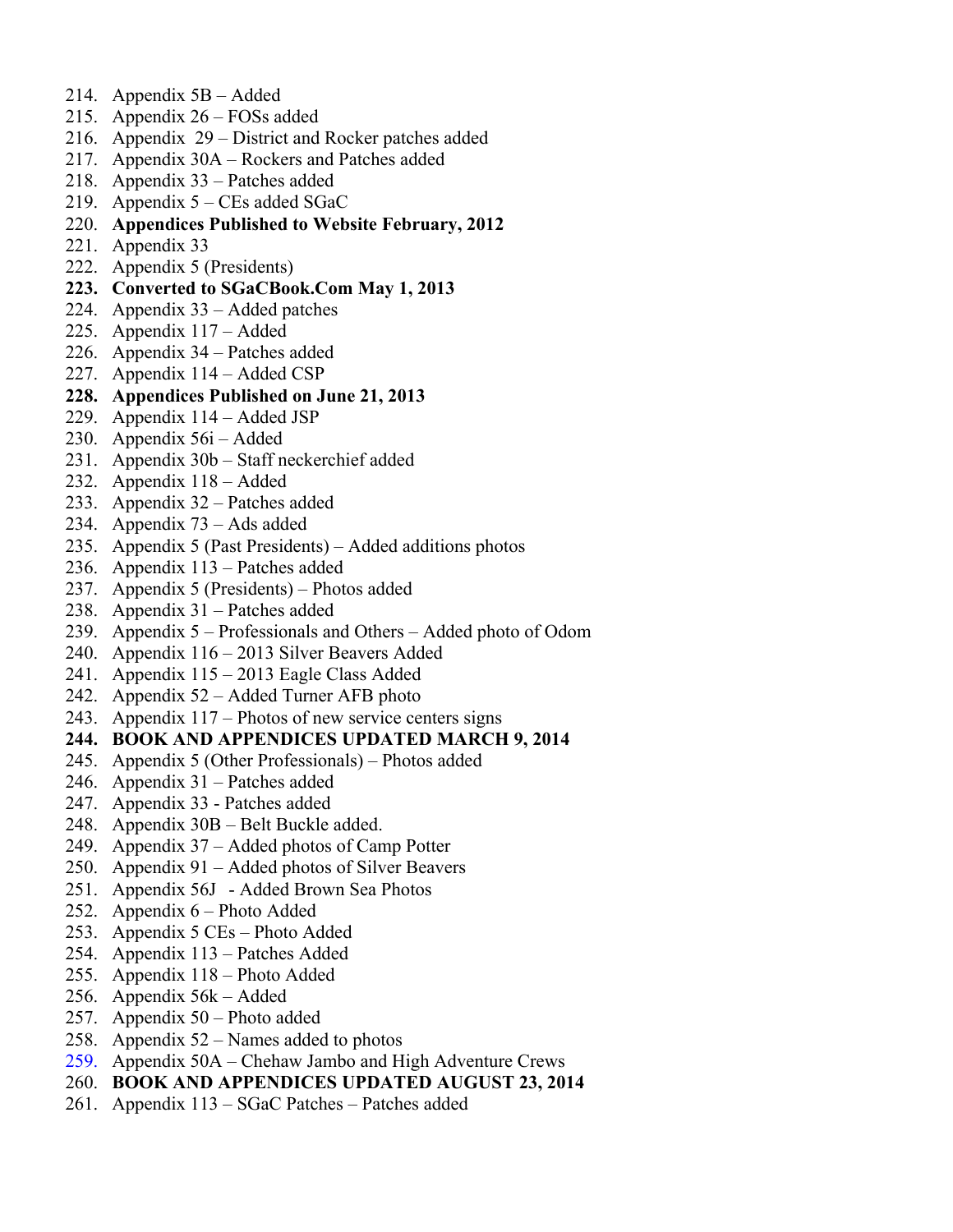- 262. Appendix 121 Patten photos added
- 263. Appendix 77 Text added
- 264. Appendix 5B Professionals Added photos
- 265. Appendix 30B Patches added

#### 266. **BOOK AND APPENDICES UPDATED OCTOBER 18, 2014**

- 267. Appendix 113 Patches added.
- 268. Appendix 33 Patch added.
- 269. Appendix 31 (thru 1979) Slide added
- 270. Appendix 5B Photos added.
- 271. Appendix 124, 125, 126, 127, and 128 Newsletters added.
- 272. Appendix 61 Newsletters added.

#### 273. **BOOK AND APPENDICES UPDATED DECEMBER 18, 2014**

- 274. Appendix 129 Chehaw Council Long Range Plan
- 275. Appendix 113 Patches added
- 276. Appendix 120 Photos added
- 277. Appendix 116 Photos added
- 278. Appendix 115 Photos added

#### 279. **BOOK AND APPENDICES UPDATED February 8, 2015**

- 280. Appendix 31 Added 1981 Chehaw Cub Day Camp patch
- 281. Appendix 33 Added 1998 Camporee patch
- 282. Appendix 91 1975 list updated
- 283. Appendix 52 1945 Eagle Photo
- 284. Appendix 5 Past Presidents (Chehaw Council)
- 285. Appendix 41 Photo of Scouts at Gov. Osborn's casket
- 286. Appendix 114 Added CSP S3
- 287. Appendix 26 CSP S14 added
- 288. Appendix 121 Photos added

### 289. **BOOK AND APPENDICES UPDATED JUNE 16, 2015**

- 290. Appendix 113 Patches added
- 291. Appendix 70 Patches added
- 292. Appendix 32 Patches added
- 293. Appendix 118 Sea Base Crew photo added
- 294. Appendix 131 SGaC Summer Camp and Council Event Staff
- 295. Appendix 52 Added photo of 1951 Cordele Scouts
- 296. Appendix 113 Patches added.
- 297. Appendix 53 Added 1974 Eagle Class
- 298. Appendix 52 Added 1969 photo
- 299. Appendix 70 NE Georgia patch added
- 300. Appendix 5 Added Alf Tuggle photo
- 301. Appendix 123 Photos added of CEs
- 302. Appendix 115 2015 Eagle Class added
- 303. Appendix 116 2016 Silver Beavers added
- 304. **BOOK AND APPENDICES UPDATED FEBRUARY 25, 2016**
- 305. Appendix 123 Added photos of CE Earnest and CE Ausley.
- 306. Appendix 113 Patches added
- 307. Appendix 5E Photos added
- 308. Appendix 132 Added
- 309. Appendix 30B Staff T-Shirts added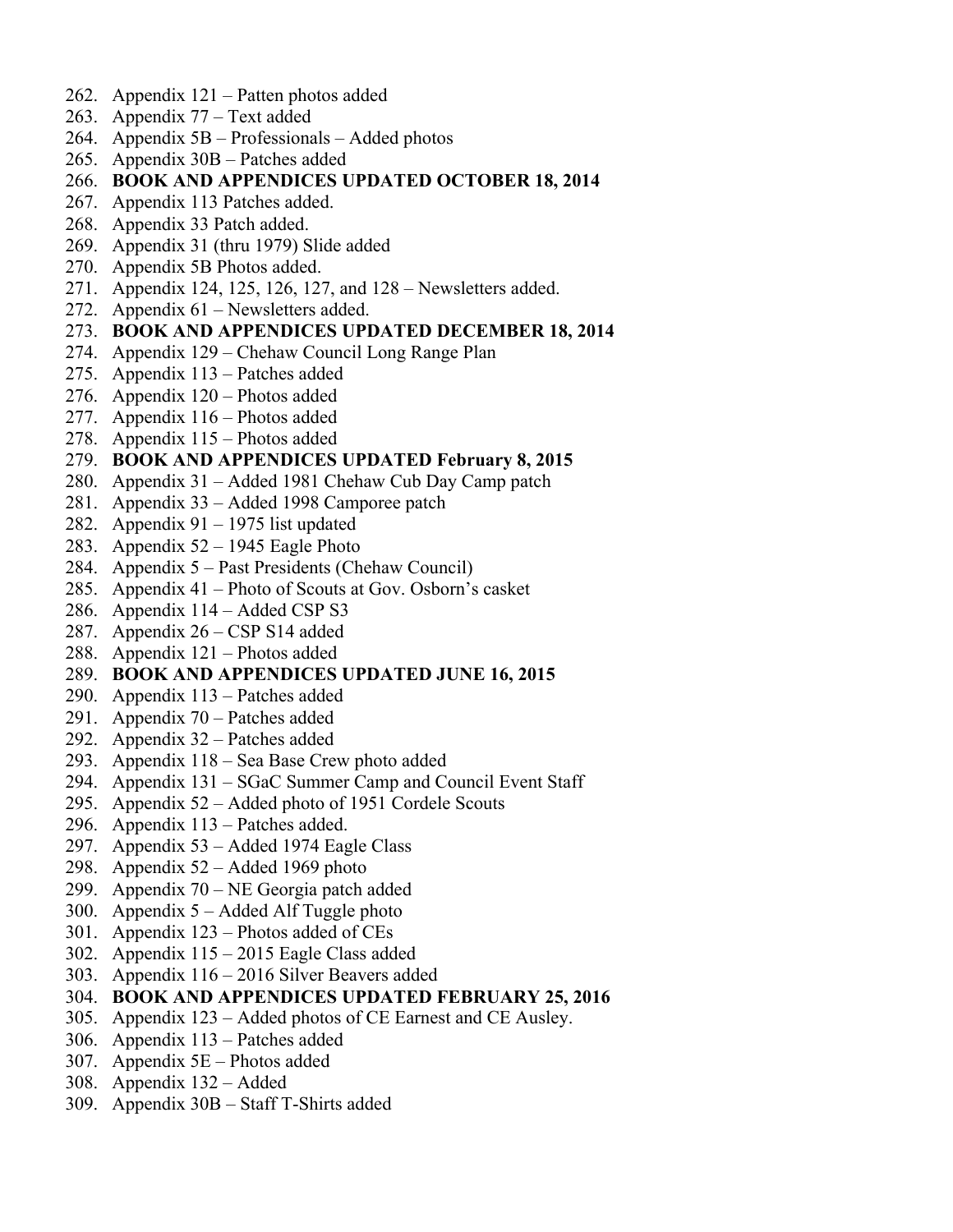- 310. Appendix 131 New Photos
- 311. Appendix 118 New Photos
- 312. Appendix 123 Added Gerald Bradley Alapaha CE
- 313. Appendix 120 Staff photos added
- 314. Appendix 114 CSP S4 added
- 315. Appendix 30B 1994 NC added
- 316. Appendix 33 New patch added
- 317. Appendix 5 Photos added
- 318. Appendix 18 Photos added
- 319. Appendix 33 Added patch
- 320. Appendix 48 Text added
- 321. Appendix 135 Added
- 322. Appendix 91 Added 2002 Photo
- 323. Appendix 90 Updated
- 324. Appendix 53 Added 2001 Photo and 1970 program
- 325. Appendix 29 Added Chehaw NC
- 326. Appendix 116 2017 Banquet photos added
- 327. Appendix 115 2017 Banquet photos added
- 328. Appendix 113 Patch added
- 329. Appendix 123 Presidents added
- 330. Appendix 33 Patch added
- 331. Appendix 114 JSPs added
- 332. Appendix 118 2017 Contingents added
- 333. Appendix 50B Names added
- 334. Appendix 123 Information and Photos added
- 335. Appendix 30B Camp Bag added
- 336. Appendix 70 Patch added
- 337. Appendix 103 Added December Drumbeats
- 338. Appendix 44 Added 1970s photo of First Aid hut
- 339. Appendix 5 Photos added
- 340. Appendix 114 Added CSP
- 341. Appendix 45 Added photo of Blue Hole
- **342. BOOK AND APPENDICES UPDATED JANUARY 25, 2018**
- 343. Appendix 116 2017 Silver Beaver Class
- 344. Appendix 115 2017 Eagle Class
- 345. Appendix 120 New photos
- 346. Appendix 137 2018 added
- 347. Appendix 50 Added 1970 Canoe Base Photos
- 348. Appendix 70 New patch
- 349. Appendix 30B New Osborn Neckerchief
- 350. Appendix 26 New Mug added
- 351. Appendix 30 Added 2018 patches
- 352. Appendix 31 Added patches
- 353. Appendix 5 Photo added
- 354. Appendix 113 Patches added
- 355. Appendix 140 Added
- 356. Appendix 30 Patches added
- 357. Appendix 31 Rockers added